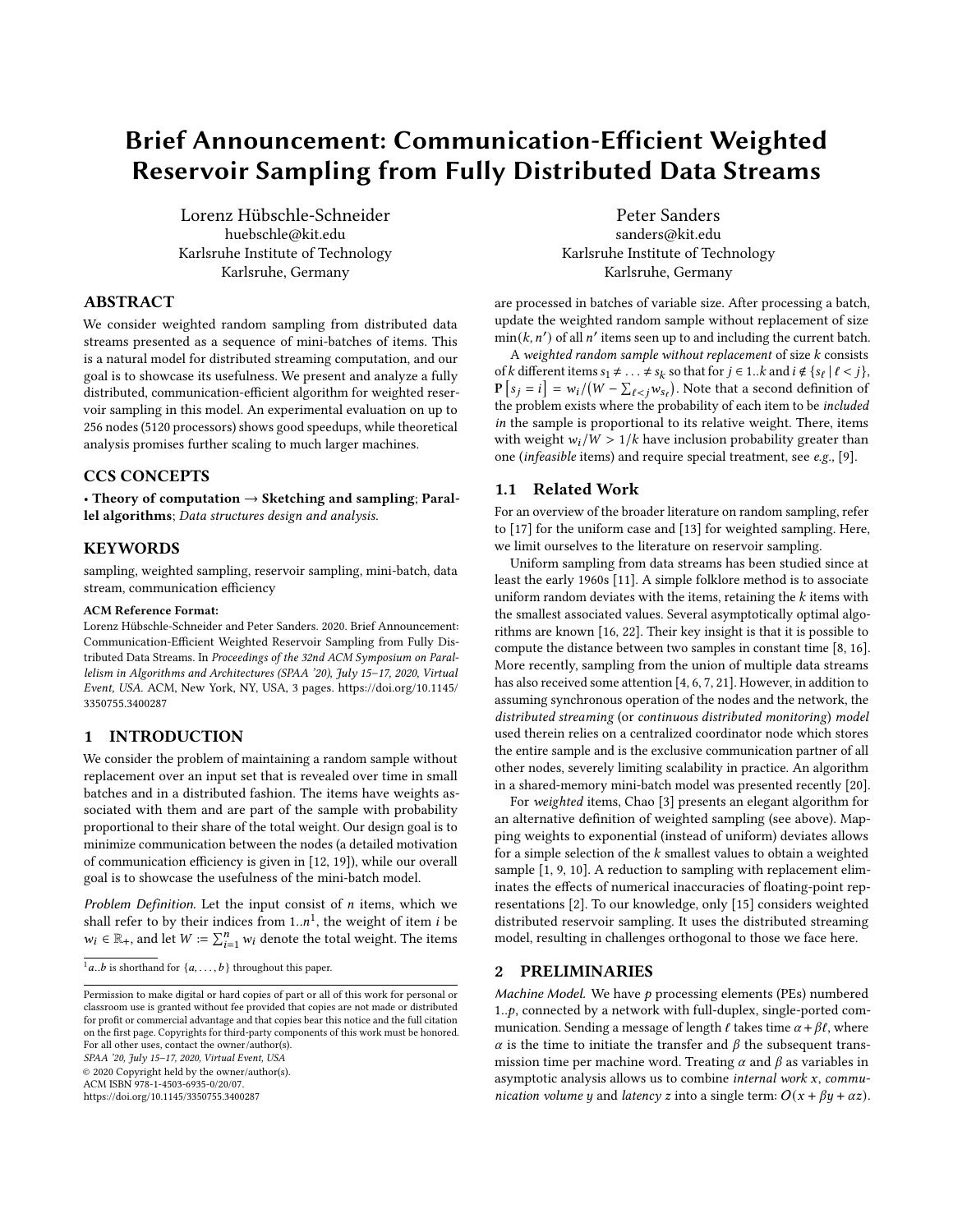Selection from Sorted Sequences. Our algorithm relies on selection from the union of sorted sequences stored locally at the PEs. Which selection algorithm to use depends on the data and requirements. Let  $n$  bound per-PE input size and  $k$  be the rank of the desired item. In the general case, we can use an algorithm with expected running time  $O(\log(kp) \cdot \log n + \alpha \log^2(kp))$  [\[12,](#page-2-1) Section IV-B]. If *k* is allowed to vary in some range  $k \cdot \overline{k}$  with  $\overline{k} - k \in \Omega(\overline{k}/d)$  for some  $d \in \mathbb{N}$ , it is possible to find an item with rank between  $\underline{k}$  and  $\overline{k}$ in expected time  $O(d \log n + \beta d + \alpha \log p)$  [\[12,](#page-2-1) Lemma 3]. Further options are detailed in our technical report [\[14\]](#page-2-20).

#### 3 MINI-BATCH MODEL

Our model is a batched view on streaming algorithms. Items arrive as a series of mini-batches on small time intervals. For example, each mini-batch could be defined as the set of all items that arrived within a certain time window (e.g., in Apache Spark Streaming [\[23\]](#page-2-21)). Because memory is limited, only the current mini-batch is available in memory at each point in time. This is a generalization of other models of streaming algorithms: on a sequential underlying machine with batch size 1, we obtain the sequential streaming model (see, e.g., [\[20\]](#page-2-14)). In a distributed model with  $p$  sites (nodes) which exchange fixed-size messages with a coordinator, batch size 1 yields the distributed streaming model, also known as the continuous distributed monitoring model [\[5\]](#page-2-22). In this paper, we use the distributed message-passing model described in Section [2.](#page-0-1)

Unless explicitly specified, we shall make no assumptions about the distribution of mini-batch sizes across PEs or over time, nor about the distribution of items. In algorithm analysis, we denote by  $b$  the maximum number of items in the current batch at any PE, and by  $B$  the sum of all PEs' current batch sizes. Thus, an algorithm expressed in the mini-batch model can handle arbitrarily imbalanced inputs without any impact on correctness; however, load balance may suffer if the number of items per PE differs widely.

#### 4 WEIGHTED RESERVOIR SAMPLING

The basic idea of our algorithm is to combine the exponential clocks method—associating with each item an exponentially distributed key using the item's weight for the rate parameter [\[1,](#page-2-16) [9,](#page-2-3) [10,](#page-2-17) [13\]](#page-2-5) with a communication-efficient bulk priority queue to maintain the set of the  $k$  items with the smallest keys, i.e., the sample. Each PE is solely responsible for the items that were seen in its input, and no PE gets a special role (such as a coordinator node). During each batch, a PE inserts into its local reservoir all items whose key is smaller than the largest key of any item in the sample (the global threshold). When a batch finishes, the PEs perform a distributed selection for the  $k$ -th smallest key, which becomes the new global threshold, and discard all items with larger keys. The remaining elements form the new sample. During a mini-batch, the threshold remains unchanged.

Our algorithm adapts the sequential skip distance calculation of Efraimidis and Spirakis [\[10,](#page-2-17) Section 4] with an  $x \mapsto -\ln(x)$  mapping, which improves numerical accuracy and simplifies generation. Details are shown in Algorithm [1](#page-1-0) and our technical report [\[14\]](#page-2-20).

The reservoir is maintained in a distributed fashion, with each PE's local reservoir represented as a B+ tree augmented with split, rank, and select support (see, e.g., [\[18,](#page-2-23) Sections 7.3.2 and 7.5.2]).

<span id="page-1-0"></span>Algorithm 1 Pseudocode for Weighted Reservoir Sampling

| <b>Input:</b> A the local part of the mini-batch of items, $T$ the previous batch's                  |                        |
|------------------------------------------------------------------------------------------------------|------------------------|
| threshold (initially $-\infty$ ), R the local reservoir (initially empty)                            |                        |
| <b>Output:</b> The new threshold and the updated local reservoir                                     |                        |
| <b>def</b> processBatch(A : Item[], $T : \mathbb{R}, R :$ Reservoir) : $\mathbb{R} \times$ Reservoir |                        |
| Item: $\mathbb{R}_+ \times \mathbb{N}$ with weight $w \in \mathbb{R}_+$ , index $i \in \mathbb{N}$   |                        |
| Reservoir: $B+$ tree mapping keys from $\mathbb R$ to item IDs                                       |                        |
| - fewer than k items seen globally before<br>if $T < 0$ then                                         |                        |
| $-$ exponentially distributed keys<br>foreach $(w, i) \in A$ do                                      |                        |
| $R.insert(-ln(rand)))/w, i)$                                                                         |                        |
| else                                                                                                 |                        |
| $i := 0 : \mathbb{N}$<br>- 1-based index of next item, initially invalid                             |                        |
| while $j \leq  A $ do                                                                                |                        |
| $X := -\ln(\text{rand}())/T : \mathbb{R}$                                                            | - weight to be skipped |
| while $X > 0$ do<br>$-$ skip X amount of weight in total                                             |                        |
| $i := i + 1$ ;                                                                                       |                        |
| <b>if</b> $j >  A $ <b>then</b> break from both loops                                                |                        |
| $X = X - A[i], w$                                                                                    |                        |
| $y := \exp(-T \cdot A[j].w) : \mathbb{R}$                                                            |                        |
| $v := -\ln(y + \text{rand})) (1 - y)/A[j].w : \mathbb{R}$                                            | $-$ new key            |
| $R$ insert $(v, A[i], i)$                                                                            |                        |
| $(T, i) := select(R, k)$ - select k globally smallest and new threshold                              |                        |
| $(R, ) := R.\text{splitAt}(i)$<br>- discard local items with larger keys                             |                        |
| return $(T, R)$<br>- return new threshold and reservoir                                              |                        |
|                                                                                                      |                        |

At the end of a mini-batch, the PEs jointly select the globally  $k$ -th smallest key (see Section [2\)](#page-0-1) in the union of all local reservoirs, which becomes the insertion threshold for the next batch. Each PE then discards all items with larger keys using a split operation. The remaining  $k$  items in the union of all local reservoirs form the desired sample of all items seen so far. Algorithm [1](#page-1-0) gives pseudocode.

<span id="page-1-1"></span>THEOREM 4.1. A mini-batch of up to b items per PE can be processed in time  $O(b + (b^* + 1) \log(b^* + k) + T_{sel})$ , where  $b^* \le b$  is the maximum number of items from the mini-batch below the insertion threshold on any PE, and  $T_{sel}$  is the time for selection from sorted sequences of size at most  $b^* + k$  per PE (see Section [2\)](#page-0-1).

Proof. By definition of  $b^*$ , the local insertions require time  $O(b^* \log(b^* + k))$  in total because each local reservoirs has size at most  $k$  at the start of the batch. Since we have to process each item's weight even when using skip distances,  $O(b)$  time is required to identify the items to be inserted into the reservoir. The selection operation takes time  $T_{sel}$  which varies depending on the specifics of the input. The number of candidate items per PE for the selection is clearly bounded by the local reservoir size of at most  $k + b^*$ . The split operation to discard the items with keys exceeding the new threshold takes time logarithmic therein, *i.e.*,  $O(log(k + b^*))$ .  $\Box$ 

We now consider how many items we (unnecessarily) insert into local reservoirs by keeping the threshold fixed during a mini-batch. The next theorem, which we prove in the technical report [\[14\]](#page-2-20), can be viewed as an average case of Theorem [4.1.](#page-1-1)

Theorem 4.2. If all items' weights are independently drawn from the same continuous distribution and all batches have the same number of items on every PE, then our algorithm inserts no more than  $O\left(\frac{k}{p}\log\frac{n}{k}+\log p\right)$  items into any local reservoir in expectation.